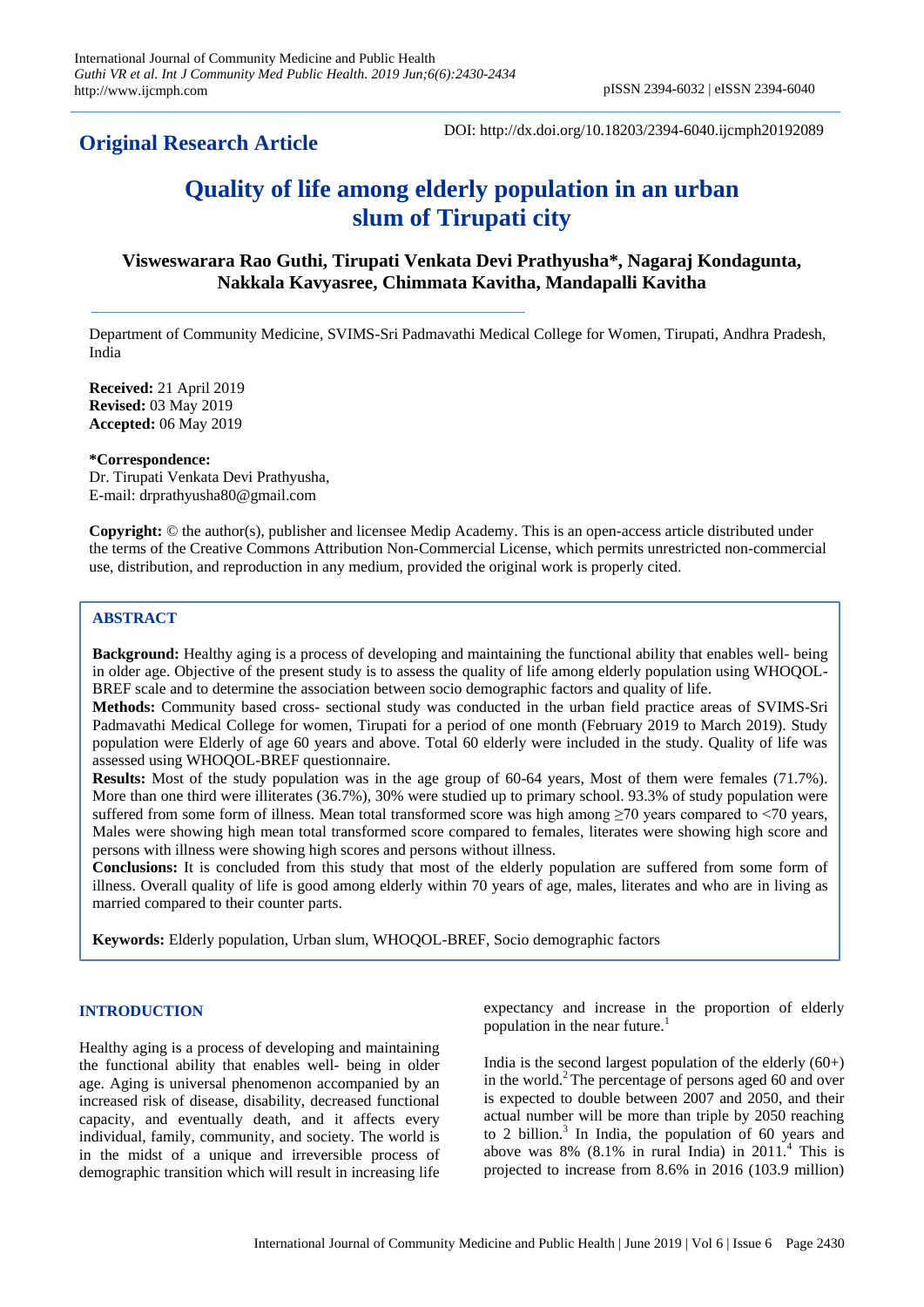to 20% (324 million) by 2050 a number greater than total US population in  $2012$ .<sup>5-7</sup>

These demographic changes and the longevity revolution require medical care needs as well as special preventive health care needs of the elderly The rising number of older Indians with changing family relationships and severely limited old-age income support brings a variety of social, economic, and health-care policy challenges.<sup>6</sup> The obvious challenges against active aging, which is defined as the process of optimizing opportunities for health, participation, and security to enhance quality of life as people age, are multimorbidity and functional decline due to age-specific health and social and familial issues.

The World Health Organization (WHO) defined QOL as "an individual's perception of life in the context of culture and value system, in which he or she lives and in relation to his or her goals, expectations, standards, and concerns.<sup>8</sup>

This population aging, along with epidemiological transition of diseases with an increase in burden of chronic morbidity conditions, will affect the quality of life (QOL) of elderly population in the long run in which he or she lives and in relation to his or her goals, expectations, standards, and concerns."

It was known that different socio demographic factors such as age, education, marital status, and family structure had greatly influenced the QOL among elderly population. There is a wide gamut of social, psychological, emotional and physical factors that determine the medical problems and this entire set of contributory factors needs to be addressed. With this backdrop, this study was done to assess different domains of QOL and its association with socio demographic factors among geriatric population. Objective of the present study is to assess the quality of life among elderly population using WHOQOL-BREF scale and to determine the association between socio demographic factors and quality of life.

# **METHODS**

Community based cross-sectional study was conducted in the urban field practice areas of SVIMS-Sri Padmavathi Medical College for women, Tirupati for a period of one month (February 2019 to March 2019). Study population were Elderly of age 60 years and above. Inclusion criteria was more than or equal to 60 years of age. Elderly who were not willing to participate were excluded. Each elderly was contacted by house to house visit. A total of 60 elderly were participated in the study. Quality of life (QOL) was assessed by using WHO QOL-BREF scale which was tested and validated. This instrument contains 26 questions which reference to each four domains namely physical health, psychological, social relationships and environment to be studied. Each of these domains was rated on a 5-point Likert scale. As per the WHO guidelines, 25 raw scores for each domain was calculated by adding values of single items and it was then transformed to a score ranging from 0 to 100, where 100 is the highest and 0 is the lowest value. The mean score of each domain, total score and average score were calculated.

After obtaining informed consent from the study subjects, they were interviewed and the data was collected on socio-demographic factors that include age, sex, education, marital status using a structured questionnaire along with application of the instrument WHOQOL-BREF. Data entry and analysis was done using statistical package for social sciences (SPSS) 16 version software. Descriptive statistics were calculated for background variables including socio-demographic characteristics. The findings for each domain were expressed in terms of mean and SD. The difference between mean scores was tested by using independent sample t-test. P value less than 0.05 was considered as significant.

# **RESULTS**

In this total 60 elderly population of age 60 years and above were participated.

# **Table 1: Distribution according to socio demographic factors.**

| Socio demographic<br>variables | <b>Number</b> | Percentage<br>$(\%)$ |
|--------------------------------|---------------|----------------------|
| Age (in years)                 |               |                      |
| 60-64                          | 23            | 38.3                 |
| 65-70                          | 18            | 30.0                 |
| 71-75                          | 10            | 16.7                 |
| 76-80                          | 7             | 11.7                 |
| > 80                           | 8             | 13.3                 |
| <b>Sex</b>                     |               |                      |
| Male                           | 17            | 28.3                 |
| Female                         | 43            | 71.7                 |
| <b>Education</b>               |               |                      |
| Illiterate                     | 22            | 36.7                 |
| Primary                        | 18            | 30.0                 |
| Secondary                      | 17            | 28.3                 |
| Intermediate and above         | 3             | 5.0                  |
| <b>Marital status</b>          |               |                      |
| Married                        | 36            | 60.0                 |
| Widow/widowed                  | 24            | 40.0                 |

From Table 1 it was observed that most of the study population were in the age group of 60-64 years (38.3%) followed by 65-70 years (30%), 71-75 years (16.7%), >80 years (13.3%) and 76-80 years (11.7%). Most of them were females (71.7%). More than one third were illiterates (36,7%), 30% were studied up to primary school, 28.3% were studied up to secondary school and only 5% were studied up to intermediate and above. 60%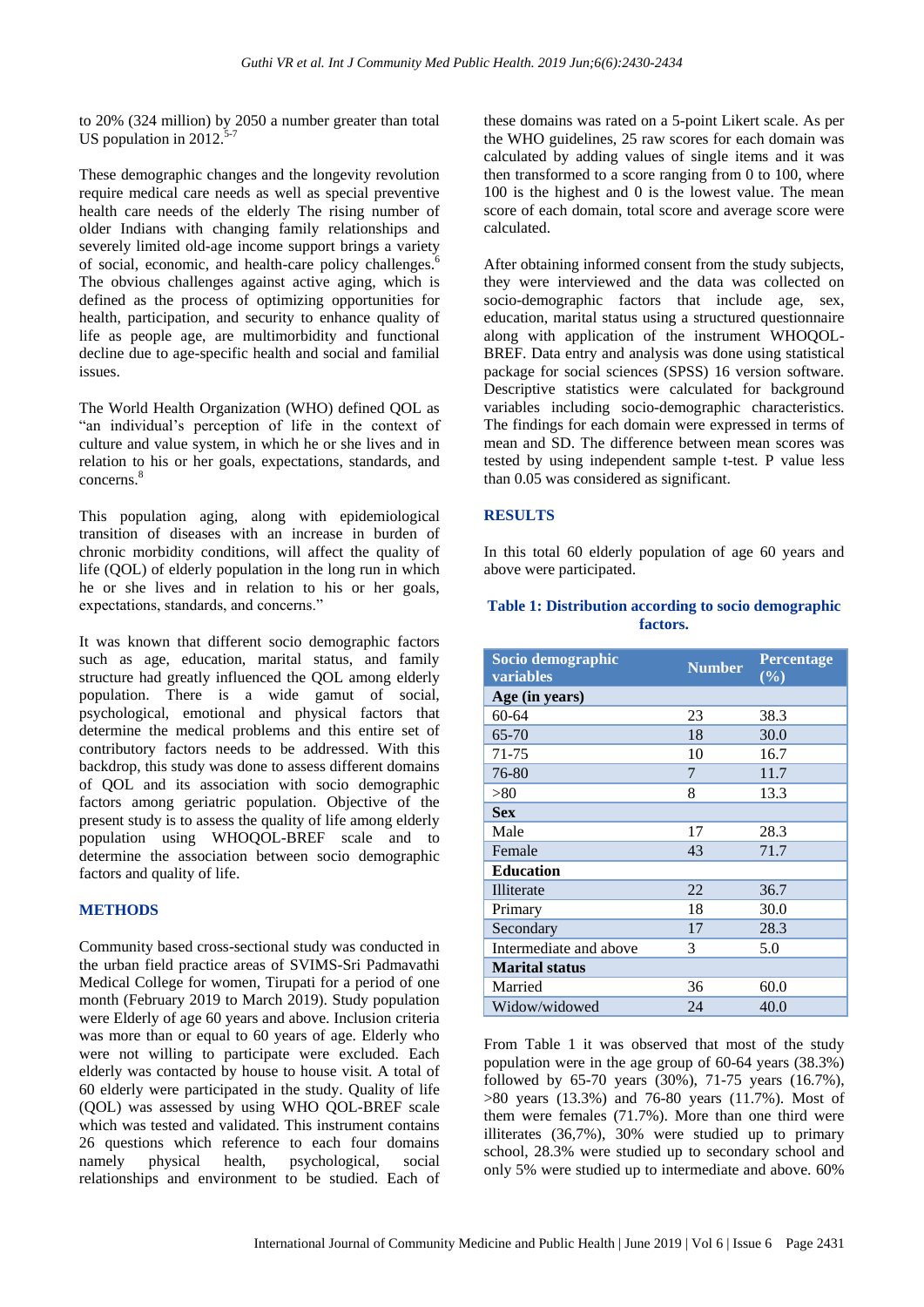of study population were married and 40% were widow/widowed.

### **Table 2: Distribution according to morbidity status.**

| <b>Illness</b> | <b>Number</b> | Percentage (%) |
|----------------|---------------|----------------|
| ′es            |               |                |
|                |               |                |

Table 2 shows 93.3% of study population were suffered from some form of illness.

#### **Table 3: Distribution according to total scores.**

| <b>Variable</b>       | Mean±SD (total<br>transformed score) | <b>P</b> value |
|-----------------------|--------------------------------------|----------------|
| Age                   |                                      |                |
| $<$ 70 years          | 212.78±35.98                         | 0.610          |
| $\geq$ 70 years       | $218.31 \pm 27.09$                   |                |
| <b>Sex</b>            |                                      |                |
| Male                  | $226 \pm 27.66$                      | 0.065          |
| Female                | $208 \pm 35.35$                      |                |
| <b>Marital status</b> |                                      |                |
| Married               | $221.75 \pm 34.30$                   | 0.030          |
| Widow/widowed         | $202.33 \pm 30.99$                   |                |
| <b>Education</b>      |                                      |                |
| Illiterate            | $204.13 \pm 31.86$                   | 0.089          |
| Literate              | $219.68 \pm 34.49$                   |                |
| <b>Illness</b>        |                                      |                |
| Yes                   | $213.35 \pm 35.17$                   | 0.620          |
| N <sub>0</sub>        | $222.25 \pm 10.87$                   |                |

# **Table 4: Distribution according to physical domain.**

| <b>Variable</b>       | <b>Mean</b> ±SD (physical<br>domain transformed<br>score) | P value |  |
|-----------------------|-----------------------------------------------------------|---------|--|
| Age                   |                                                           |         |  |
| $<$ 70 years          | $52.61 \pm 10.34$                                         | 0.845   |  |
| $\geq$ 70 years       | $52.04 \pm 9.00$                                          |         |  |
| Sex                   |                                                           |         |  |
| Male                  | $53.76 \pm 8.27$                                          |         |  |
| Female                | $51.54 \pm 9.58$                                          | 0.403   |  |
| <b>Marital status</b> |                                                           |         |  |
| Living as married     | $53.78 \pm 8.26$                                          |         |  |
| Widow/widowed         | $49.75 \pm 10.19$                                         | 0.098   |  |
| <b>Education</b>      |                                                           |         |  |
| Illiterate            | $49.90 \pm 9.08$                                          |         |  |
| Literate              | $53.47+9.16$                                              | 0.151   |  |
| <b>Illness</b>        |                                                           |         |  |
| Yes                   | 52.08±9.42                                                |         |  |
| N <sub>0</sub>        | $53.25 + 6.50$                                            | 0.810   |  |

Table 3 shows means of total transformed scores. Mean total transformed score was high among ≥70 years compared to <70 years, Males were showing high Mean total transformed score compared to females, Literates

were showing high score and persons with illness were showing high scores and persons without illness. All these differences were statistically non significant. Married were showing high mean transformed score compared to widow/widowed. This difference is statistically non significant.

From the Table 4 it was observed that mean physical domain transformed score was high among <70 years, male population, married, literate and without illness. All these differences were statistically non-significant.

# **Table 5: Distribution according to psychological domain.**

| <b>Variable</b>       | <b>Mean</b> ±SD<br>(psychological<br>domain transformed<br>score) | P value |
|-----------------------|-------------------------------------------------------------------|---------|
| Age                   |                                                                   |         |
| $<$ 70 years          | $44.15 \pm 12.78$                                                 |         |
| $\geq$ 70 years       | $42.38 + 9.24$                                                    | 0.644   |
| <b>Sex</b>            |                                                                   |         |
| Male                  | $49.11 \pm 11.75$                                                 | 0.029   |
| Female                | $41.65 \pm 11.63$                                                 |         |
| <b>Marital status</b> |                                                                   |         |
| Living as married     | $47.69 \pm 11.98$                                                 |         |
| Widow/widowed         | $37.87 \pm 9.68$                                                  | 0.001   |
| <b>Education</b>      |                                                                   |         |
| Illiterate            | $41.59 \pm 12.64$                                                 | 0.291   |
| Literate              | $45.02 \pm 11.68$                                                 |         |
| <b>Illness</b>        |                                                                   |         |
| <b>Yes</b>            | $43.64 \pm 12.08$                                                 | 0.769   |
| N <sub>0</sub>        | $45.50 \pm 13.17$                                                 |         |

# T**able 6: Distribution according to social relationship domain.**

| <b>Variable</b>       | <b>Mean±SD</b> (social<br>relationship domain<br>transformed score) | P value |
|-----------------------|---------------------------------------------------------------------|---------|
| Age                   |                                                                     |         |
| $<$ 70 years          | $60.08 \pm 15.65$                                                   | 0.116   |
| $\geq$ 70 years       | $67.38 + 9.61$                                                      |         |
| <b>Sex</b>            |                                                                     |         |
| Male                  | $64.00 \pm 12.50$                                                   | 0.447   |
| Female                | $60.74 \pm 15.65$                                                   |         |
| <b>Marital status</b> |                                                                     |         |
| Living as married     | $61.63 \pm 15.09$                                                   |         |
| Widow/widowed         | $61.70 \pm 14.66$                                                   | 0.986   |
| <b>Education</b>      |                                                                     |         |
| Illiterate            | $58.50 \pm 14.61$                                                   | 0.210   |
| Literate              | $63.50 \pm 14.78$                                                   |         |
| <b>Illness</b>        |                                                                     |         |
| Yes                   | $61.39 \pm 15.07$                                                   | 0.596   |
| No                    | $65.50 \pm 10.96$                                                   |         |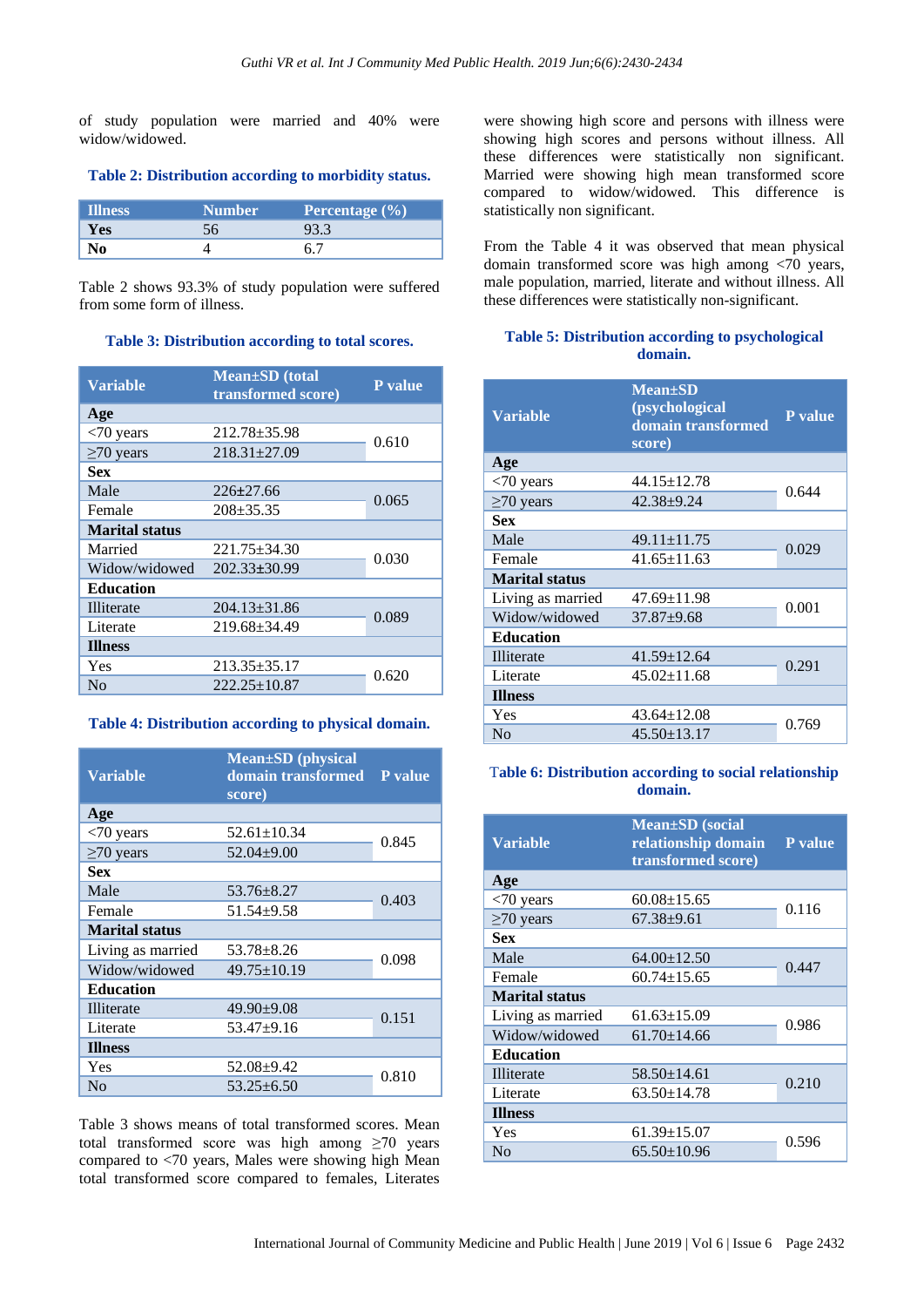Table 5 shows mean psychological domain transformed score was high among males, married. These differences were statistically significant. Mean psychological domain transformed score was high among <70 years, literates, persons without illness. These differences were statistically non-significant.

Table 6 shows the mean social relationship transformed score domain was high among  $\geq 70$  years, males, widow/widowed, literates, persons without any illness. These differences were statistically non-significant.

#### **Table 7: Distribution according to environmental domain.**

| <b>Variable</b>       | <b>Mean</b> ±SD<br><i>(environmental</i><br>domain transformed<br>score) | P value |  |
|-----------------------|--------------------------------------------------------------------------|---------|--|
| Age                   |                                                                          |         |  |
| $<$ 70 years          | $56.51 \pm 10.98$                                                        | 0.858   |  |
| $\geq$ 70 years       | $55.92 \pm 7.96$                                                         |         |  |
| <b>Sex</b>            |                                                                          |         |  |
| Male                  | $60.00 \pm 8.39$                                                         | 0.089   |  |
| Female                | $54.95 \pm 10.77$                                                        |         |  |
| <b>Marital status</b> |                                                                          |         |  |
| Living as married     | $58.64 \pm 10.42$                                                        |         |  |
| Widow/widowed         | $53.00+9.46$                                                             | 0.038   |  |
| <b>Education</b>      |                                                                          |         |  |
| Illiterate            | $54.13 \pm 10.21$                                                        |         |  |
| Literate              | $57.68 \pm 10.33$                                                        | 0.203   |  |
| <b>Illness</b>        |                                                                          |         |  |
| Yes                   | $56.27 \pm 10.60$                                                        | 0.749   |  |
| N <sub>0</sub>        | $58.00 \pm 6.27$                                                         |         |  |

Table 7 shows the mean environmental domain transformed score was high among <70 years, males, married, literates, persons without any illness. These differences were statistically non-significant.

# **DISCUSSION**

The present study was a community based cross sectional study was done to assess the quality of life among elderly population using WHOQOL-BREF questionnaire. In this study most of the study population were in the age group of 60-64 years. Similar finding was observed in studies done by Praveen et al, Ahmed et al and Karmakar et al.<sup>9-</sup> <sup>11</sup> Female were more compared to males. Similar finding was observed in studies done by Praveen et al Kumar et  $al^{9,12}$  Most of the study population were illiterates. Similarly in studies done by Praveen et al, Karmakar, et al most of the study participants were illiterates. $9,11$  In this study most of them were living as married. Similar findings observed in studies done by Praveen et al, Ahmed et al and Karmakar et al.<sup>9-11</sup>

The mean physical domain score was high among <70 years compared to >70 years male population, married, literate and without illness. In studies done by Karmakar et al, Kumar et al mean physical domain score was high among  $\langle 70 \rangle$  years.<sup>11,12</sup> This is similar to this study. In study done by Karmakar et al and Praveen et al females have high score and in study done by Kumar et al males were showing high score.<sup>9,11,12</sup> In this study literates were showing high score. Similar findings were observed in Karmakar et al. $11$  In this study living as marries were showing high scores. Similarly in studies done by Karmakar et al and Kumar et al.<sup>11,12</sup>

Mean psychological domain transformed score was high among males, married. Mean psychological domain transformed score was high among <70 years, literates, persons without illness. Similar findings were observed in a study done by Karmakar et al. $^{11}$ 

The mean social relationship transformed score domain was high among ≥70 years, males, widow/widowed, literates, persons without any illness. In a study done by Karmakar et al. <sup>11</sup> Similar results were observed except for sex it was shown that females have high score.

The mean environmental health domain transformed score was high among <70 years, males, married, literates, persons without any illness. These results were contrast in study done by Karmakar et al where  $\geq 70$ years, females and widows were showing high scores.

# **CONCLUSION**

It is concluded from this study that Most of the elderly population are suffered from some form of illness. Overall quality of life is good among elderly within 70 years of age, males, literates and who are in living as married compared to their counter parts.

*Funding: No funding sources Conflict of interest: None declared Ethical approval: The study was approved by the Institutional Ethics Committee*

#### **REFERENCES**

- Rovan HH, Avan AS, Mirium H. Current and future prevalence of dependency, its relationship to total population and dependency ratios. Bull WHO. 2004;82:251-8.
- 2. Ministry of Planning. Eleventh Five Year Plan Document 2007-2012. New Delhi: Government of India; 2008. Available from: http://www. planningcommission.nic.in\plan\planer\fiveyr\11th\1 1\v1. Accessed on 20 March 2019.
- 3. United Nations. Global Issues: Ageing. UN. Available at: http:// www.un.org/en/globalissues/ ageing/index.shtml. Accessed on 10 April 2019.
- 4. Population Composition. Census of India. Chapter 2. Available at: http://www.censusindia.gov.in/ vital\_statistics/srs\_report/9chap%202%20%202011. pdf. Accessed on 27 March 2019.